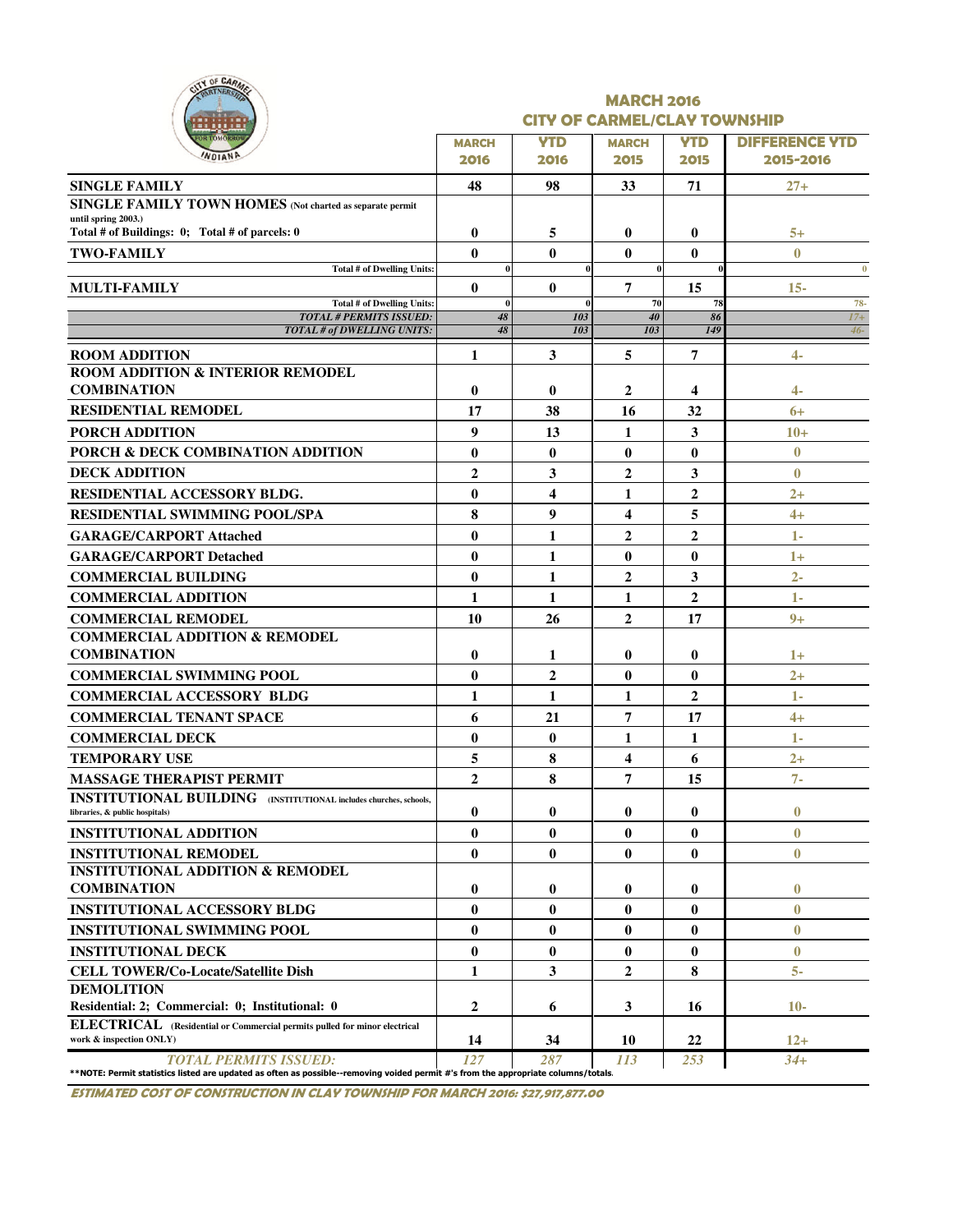## D.O.C.S. BUILDING & SIGN ACTIVITY MARCH 2016

COMMERCIAL, INSTITUTIONAL, & MULTI-FAMILY - NEW STRUCTURES, ACCESSORY BUILDINGS, ADDITIONS, TENANT FINISHES, REMODELS, POOLS, DECKS (Institutional includes churches, schools & libraries)

Type of Construction and the construction of Construction and the construction of  $\alpha$  and  $\alpha$  and  $\alpha$  and  $\alpha$  and  $\alpha$  and  $\alpha$  and  $\alpha$  and  $\alpha$  and  $\alpha$  and  $\alpha$  and  $\alpha$  and  $\alpha$  and  $\alpha$  and  $\alpha$  and  $\alpha$  and  $\alpha$ 

### PERMITS ISSUED

COMMERCIAL TENANT FINISH / REMODEL:………………………………………..…………….……...………………...16

| • Woodland Springs Apartments, 3008 Warren Way                                                                                                                                  |  |
|---------------------------------------------------------------------------------------------------------------------------------------------------------------------------------|--|
| · Endeavor, 846 S. Rangeline Rd.                                                                                                                                                |  |
| • Beauty Lounge, 2325 Pointe Pkwy. #110                                                                                                                                         |  |
| • Robert Taylor DDS, 301 E. Carmel Dr. #H100                                                                                                                                    |  |
| • Indiana Petroleum Marketer, 600 E. 96th St. #585                                                                                                                              |  |
| . Potbelly Sandwich Shop, 11529 Springmill Rd. #100                                                                                                                             |  |
| · Allegiant, 201 W. 103d St. 3d Floor                                                                                                                                           |  |
| · First American Title, 11711 N. Meridian St. #160                                                                                                                              |  |
| · OBGYN of Indiana, 11595 N. Meridian St. #375                                                                                                                                  |  |
| · Dr. Erik Barrett, 11450 N. Meridian St.                                                                                                                                       |  |
| . Weston Shoppes Sushi, 4000 W. 106th St. #165                                                                                                                                  |  |
| · Vertical Edge Consulting, 11595 N. Meridian St. #510                                                                                                                          |  |
| • CNO Financial Group, 535 N. College Dr. 1st Floor                                                                                                                             |  |
| · Providence at Old Meridian Fire Restoration, 220 Cranston Ave.                                                                                                                |  |
| · Pearson Ford Main Showroom, 10650 N. Michigan Rd.                                                                                                                             |  |
| • Mainstreet, 14390 Clay Terrace Blvd. #204                                                                                                                                     |  |
|                                                                                                                                                                                 |  |
| COMMERCIAL ADDITION:<br>• American Specialty Health Generator Addition, 12318 Hancock St.<br>COMMERCIAL ACCESSORY STRUCTURE:<br>· Garrison Parking Garage, 1320 City Center Dr. |  |
| <b>COMMERCIAL CERTIFICATES OF OCCUPANCY ISSUED</b>                                                                                                                              |  |
| <b>COMMERCIAL TENANT FINISH / REMODEL:</b>                                                                                                                                      |  |
| • U Break I Fix, 10460 N. Michigan Rd. #120                                                                                                                                     |  |
| • Prime Lending, 10333 N. Meridian St. #240                                                                                                                                     |  |
|                                                                                                                                                                                 |  |
|                                                                                                                                                                                 |  |
| • Kopka, Pinkus & Dolin, 550 Congressional Blvd., #310<br>• Ruoff Home Mortgage, 11711 N. Meridian St. #130                                                                     |  |
| · Sila Capital LLC, 706 Pro Med Ln. #160 & #260                                                                                                                                 |  |
|                                                                                                                                                                                 |  |
| · Carmel Senior Living Unit Conversion, 13390 Illinois St.<br>• Assured Partners, 10401 N. Meridian St. 3 <sup>d</sup> Floor                                                    |  |
| · State Farm, 14570 River Rd. #155                                                                                                                                              |  |
|                                                                                                                                                                                 |  |
| • Baldwin & Lyons Corporate Commons, 111 Congressional Blvd. 1st Floor<br>• Guggenheim, 301 Pennsylvania Pkwy. 1st Floor                                                        |  |
| . Koto Japanese Steakhouse, 14490 Lowes Way                                                                                                                                     |  |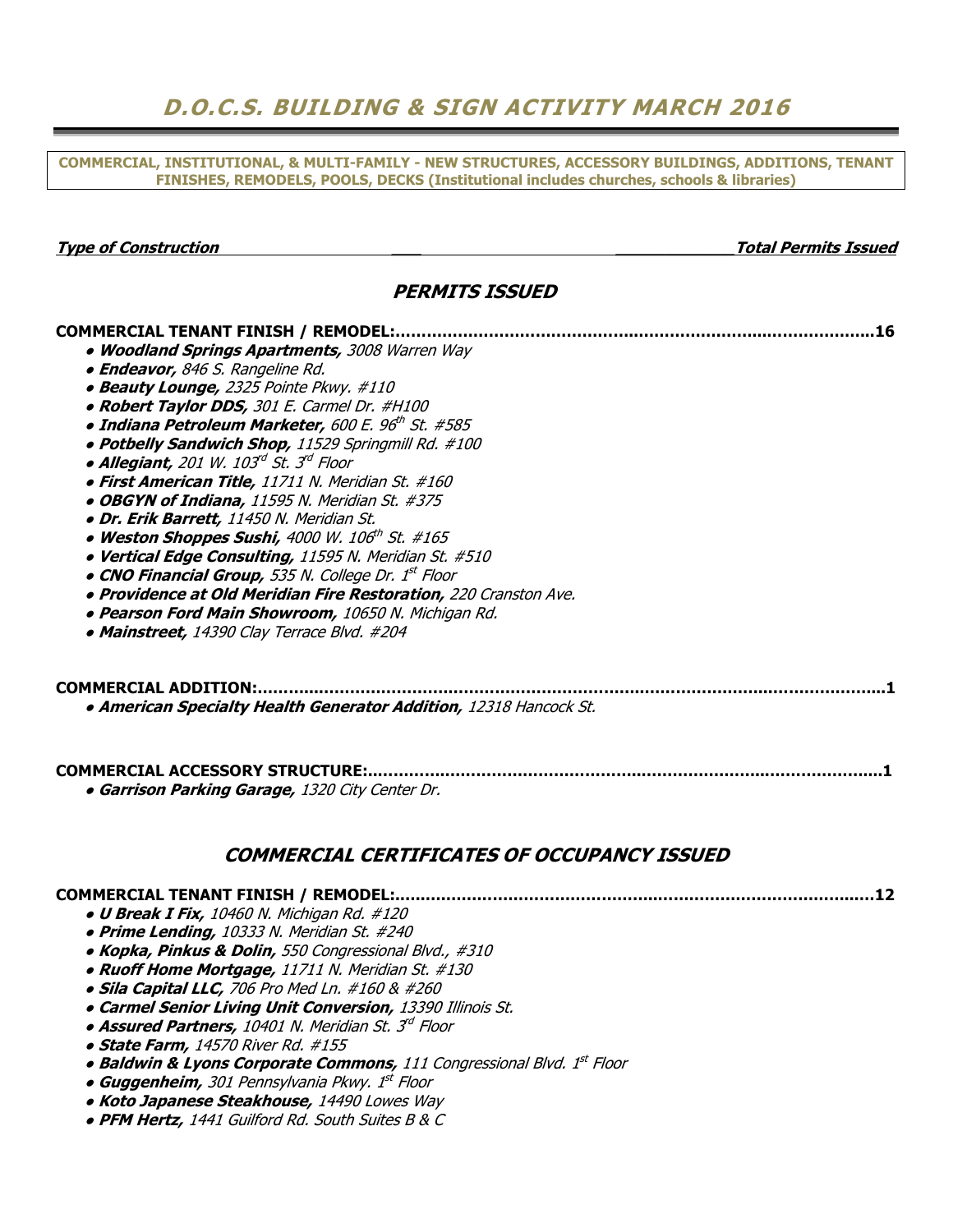### D.O.C.S. BUILDING & SIGN ACTIVITY MARCH 2016

|                                                                                                                                                                                                                                                                                        | <b>MAR 2016</b> | <b>MAR 2015</b> |
|----------------------------------------------------------------------------------------------------------------------------------------------------------------------------------------------------------------------------------------------------------------------------------------|-----------------|-----------------|
| <b>TOTAL PERMITS ISSUED:</b> (EXCLUDING Water, Sewer, and Sign Permits)                                                                                                                                                                                                                | 127             | 113             |
| <b>TOTAL WATER &amp; SEWER PERMITS:</b>                                                                                                                                                                                                                                                | 44              | 32              |
| <b>TOTAL SIGN PERMITS:</b> (May not include signs approved for/with the issuance/guidelines of a Temporary Use permit)                                                                                                                                                                 | 51              | 31              |
| <b>BUILDING INSPECTIONS PERFORMED:</b>                                                                                                                                                                                                                                                 | 589             | 453             |
| (The # includes inspections by Urban Forestry; but does not include Carmel Fire Dept. or Code Enforcement inspections)<br><b>BUILDING PLAN REVIEWS:</b><br>(As of Feb. 2008: This # includes inspections plan reviews completed by the Building & Code staff for various permit types) | 120             | 89              |
| <b>PUBLIC REQUEST FOR INFORMATION (RFI):</b>                                                                                                                                                                                                                                           | 76              | 44              |

D.O.C.S. NEWS AND NOTES MARCH 2016

- David Littlejohn attended the National Bike Summit in Washington, D.C. the week of March 7.
- Bill Hohlt, Mike Sheeks, Pam Lux & Joslyn Kass attended the International Code Council annual convention in Las Vegas, NV the week of March 21.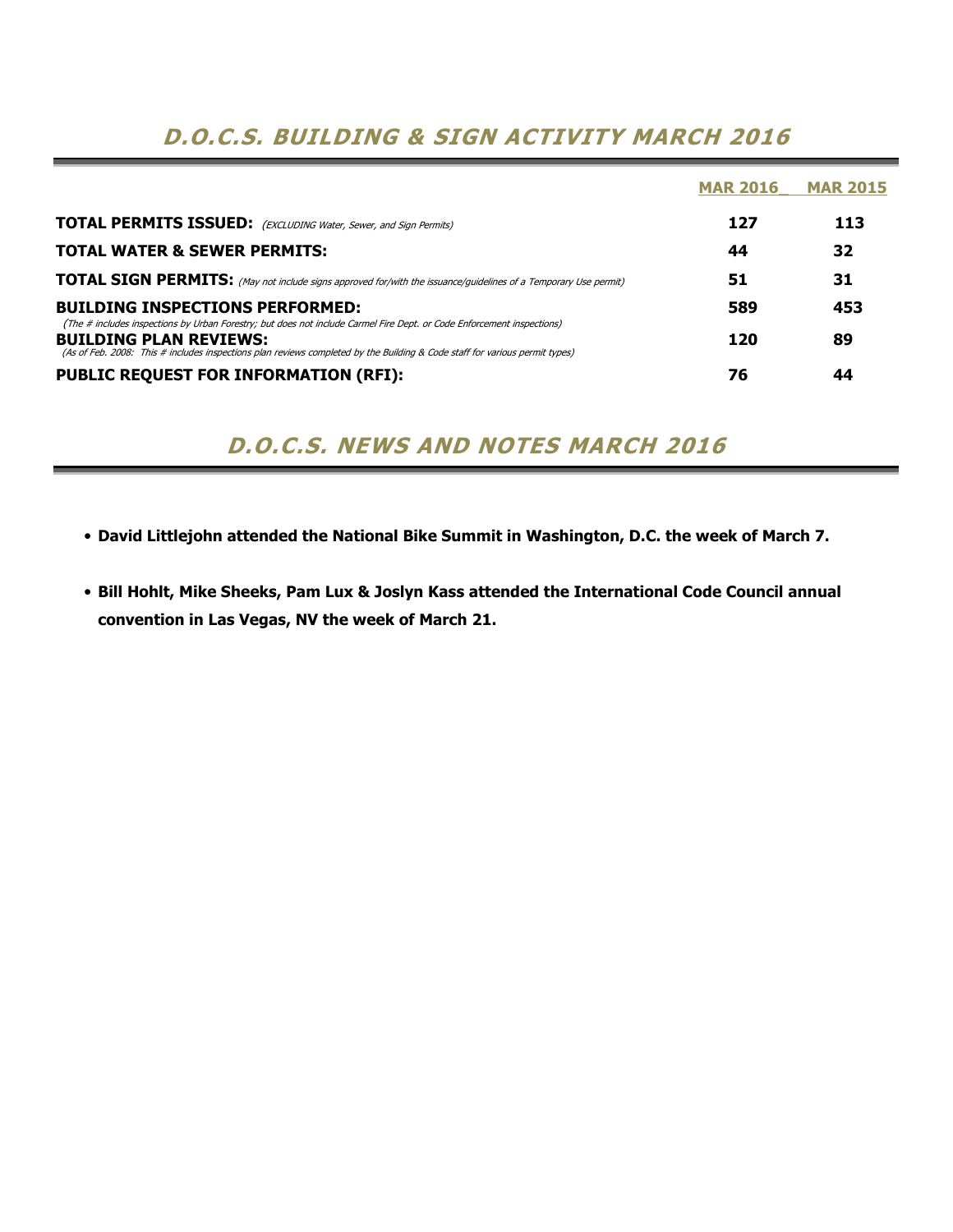## D.O.C.S. CODE ENFORCEMENT ACTIVITY MARCH 2016

### CODE ENFORCEMENT TASK REPORT SUMMARY FOR MARCH 2016

| <b>COMPLAINTS RECEIVED</b> | <b>TOTAL:</b> | <b>INSPECTION STATISTICS</b> | <b>TOTAL:</b> |
|----------------------------|---------------|------------------------------|---------------|
| <b>FMAIL</b>               |               | <b>NEW CASES</b>             | 27            |
| "MY CARMEL" APP            |               | INITIAL INSPECTIONS          | 22            |
| <b>PHONE</b>               |               | <b>ABATEMENT</b>             |               |
| <b>REFERRAL</b>            |               | INITIAL VIOLATION NOTICE     | 21            |
| <b>STAFF</b>               |               | <b>RE-INSPECTIONS</b>        | 48            |
| WALK-IN                    |               | <b>CLOSED CASES</b>          | 37            |

#### CODE ENFORCEMENT MONTHLY REPORT FOR MARCH 2016

| <b>TYPE OF COMPLAINT/VIOLATION</b> | <b>NEW CASES</b> | <b>TYPE OF COMPLAINT/VIOLATION</b>  | <b>NEW CASES</b> |
|------------------------------------|------------------|-------------------------------------|------------------|
| <b>BUILDING CODE VIOLATIONS</b>    | 4                | PROPERTY MAINTENANCE                |                  |
| COMMERCIAL VEHICLE                 |                  | RECREATIONAL VEHICLE                |                  |
| <b>DUMPSTER</b>                    | 0                | RIGHT-OF-WAY OBSTRUCTION            |                  |
| <b>FARM ANIMALS</b>                | 0                | <b>SIDEWALK</b>                     | 0                |
| <b>FENCE VIOLATION</b>             |                  | <b>SIGNS</b>                        | 132              |
| <b>GRASS OR WEEDS</b>              | 0                | <b>TRASH/DEBRIS</b>                 | 6                |
| <b>HOME OCCUPATION</b>             | 2                | UNSAFE BUILDING                     |                  |
| NOISE REGULATIONS                  | 0                | VEHICLE ON DISPLAY, ON LAWN OR JUNK |                  |
| <b>OPEN AND ABANDONED</b>          | 0                | ZONING USE VIOLATIONS               |                  |
| <b>OUTDOOR STORAGE</b>             |                  | <b>OTHER</b>                        |                  |
| PARKING IN LAWN/GREENBELT          |                  | <b>TOTAL</b>                        | 165              |
|                                    |                  |                                     |                  |

#### FORECLOSURE MONITORING SUMMARY FOR MARCH 2016

| <b>INSPECTION STATISTICS</b> | <b>TOTAL:</b> |
|------------------------------|---------------|
| NEW CASES                    |               |
| INITIAL INSPECTIONS          | 4             |
| <b>ABATEMENT</b>             | 0             |
| INITIAL VIOLATION NOTICE     | 3             |
| <b>RE-INSPECTIONS</b>        | 34            |
| <b>CLOSED CASES</b>          |               |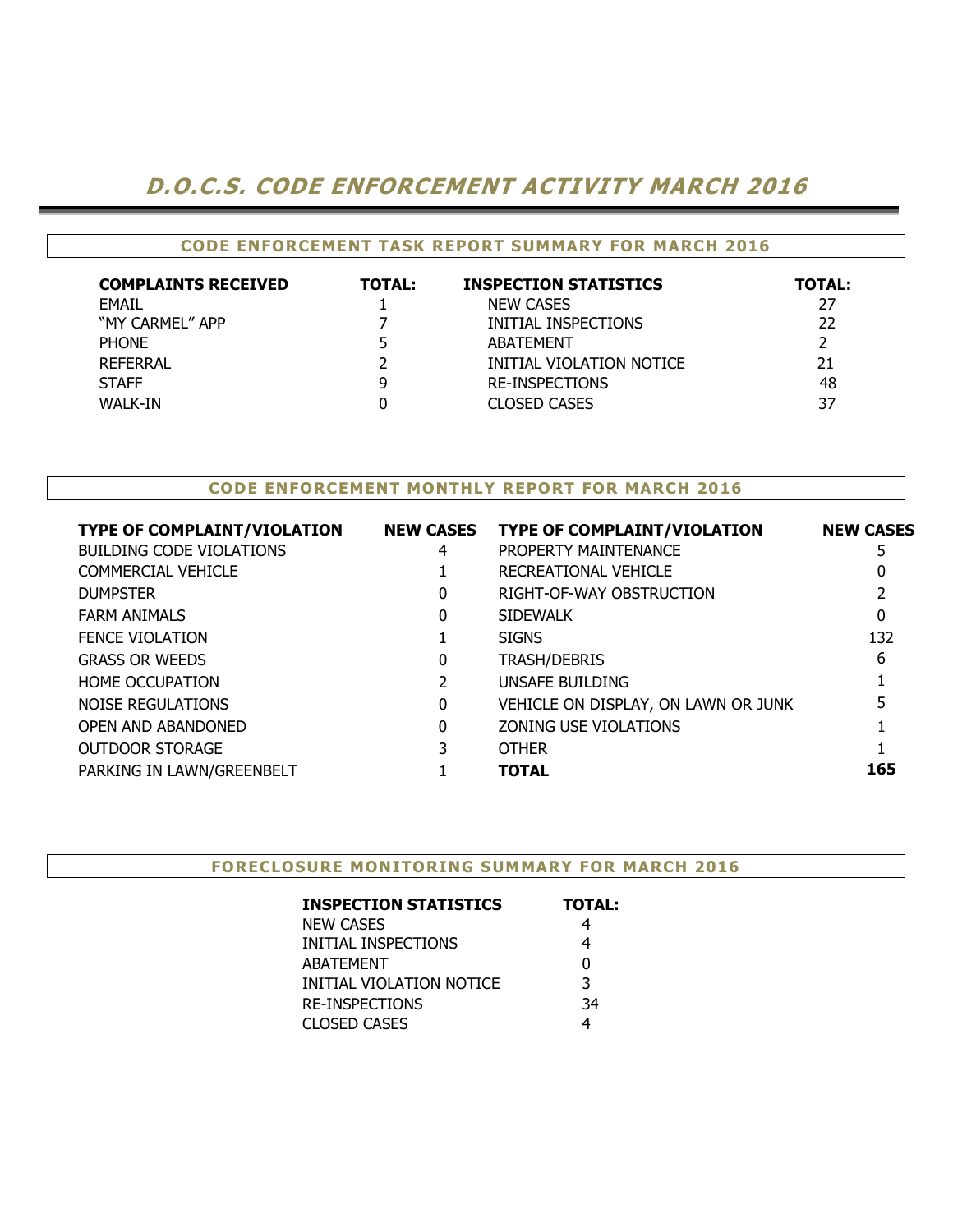#### DEPARTMENT OF COMMUNITY SERVICES INCOME REPORT MARCH 1-31, 2016



| <b>TRANSACTION TYPE:</b>                                                                                                                                                       | <b>TRANSACTIONS:</b> | <b>TRANSACTIONS:</b>               |
|--------------------------------------------------------------------------------------------------------------------------------------------------------------------------------|----------------------|------------------------------------|
| <b>BUILDING PERMITS:</b> [Building permits includes the fee for full Certificate of Occupancy (C/O) or Substantial<br>Completion (C.S.C.) that will be issued, when required.] | 95                   | \$<br>134,089.67                   |
| <b>DEMOLITION PERMITS:</b>                                                                                                                                                     | 2                    | \$<br>559.00                       |
| <b>ELECTRICAL PERMITS:</b> (Separate electrical/meter inspections-no other work being done.)                                                                                   | 10                   | \$<br>890.00                       |
| <b>LATE FEES:</b>                                                                                                                                                              | 0                    | \$                                 |
| <b>MASSAGE THERAPIST PERMITS/RENEWALS:</b>                                                                                                                                     | 2                    | \$<br>40.00                        |
| RE-INSPECTION, ADDITIONAL INSPECTION, AND/OR TEMPORARY C/O /                                                                                                                   | 28                   | \$<br>5,863.90                     |
| <b>C.S.C. FEES:</b>                                                                                                                                                            |                      |                                    |
| PLAN AMENDMENT: (COMMERCIAL/INSTITUTIONAL)                                                                                                                                     | 1                    | \$<br>328.00                       |
| PLAN AMENDMENT: (RESIDENTIAL)                                                                                                                                                  | 2                    | \$<br>343.40                       |
| <b>SPECIAL EVENT PERMITS:</b>                                                                                                                                                  | 3                    | \$<br>492.00                       |
| <b>TEMPORARY USE PERMITS/EXTENSIONS:</b>                                                                                                                                       | 1                    | \$<br>547.00                       |
| <b>ABATEMENT:</b>                                                                                                                                                              | 0                    | \$                                 |
| <b>ADLS: (Applications)</b>                                                                                                                                                    | 1                    | \$<br>1,014.00                     |
| <b>ADLS AMENDMENTS:</b>                                                                                                                                                        | 1                    | \$<br>690.50                       |
| <b>COMMITMENT AMENDMENTS:</b>                                                                                                                                                  | 0                    | \$                                 |
| <b>DEVELOPMENT PLAN:</b>                                                                                                                                                       | 1                    | \$<br>1,492.38                     |
| <b>DEVELOPMENT PLAN AMENDMENTS:</b>                                                                                                                                            | 0                    | \$                                 |
| <b>HPR REVIEWS:</b>                                                                                                                                                            | 0                    | \$                                 |
| <b>ORDINANCE AMENDMENT APPLICATIONS:</b>                                                                                                                                       | 0                    | \$                                 |
| <b>PLAT VACATIONS:</b>                                                                                                                                                         | 0                    | \$<br>$\overline{\phantom{a}}$     |
| <b>PRIMARY PLATS:</b>                                                                                                                                                          | 0                    | \$                                 |
| <b>PRIMARY PLAT AMENDMENTS:</b>                                                                                                                                                | 0                    | \$                                 |
| <b>PUD ORDINANCES:</b>                                                                                                                                                         | 0                    | \$<br>$\qquad \qquad \blacksquare$ |
| <b>REZONE:</b>                                                                                                                                                                 | 0                    | \$                                 |
| <b>SDR SITE PLAN REVIEWS:</b>                                                                                                                                                  | 1                    | \$<br>163.00                       |
| <b>SECONDARY PLATS / REPLATS:</b>                                                                                                                                              | 0                    | \$                                 |
| <b>SUBDIVISION WAIVERS:</b>                                                                                                                                                    | 0                    | \$                                 |
| <b>ZONING WAIVER:</b>                                                                                                                                                          | 1                    | \$<br>99.00                        |
| TAC ONLY APPLICATIONS:                                                                                                                                                         | 0                    | \$                                 |
| <b>COMMITMENT AMENDMENT:</b>                                                                                                                                                   | 0                    | \$                                 |
| <b>DEVELOPMENT STANDARDS VARIANCES:</b>                                                                                                                                        | 3                    | \$<br>3,701.00                     |
| <b>HEARING OFFICER REVIEWS:</b>                                                                                                                                                | 4                    | \$<br>1,682.00                     |
| <b>SPECIAL EXCEPTION VARIANCE:</b>                                                                                                                                             | 0                    | \$                                 |
| <b>SPECIAL USES: (Inlcudes Special Use Amendments)</b>                                                                                                                         | 0                    | \$<br>$\overline{\phantom{a}}$     |
| <b>USE VARIANCES:</b>                                                                                                                                                          | 0                    | \$                                 |
| <b>SIGN PERMITS:</b>                                                                                                                                                           | 29                   | \$<br>11,538.49                    |
| <b>ADMINSTRATIVE APPROVALS:</b>                                                                                                                                                | 0                    | \$                                 |
| <b>APPEALS:</b>                                                                                                                                                                | 0                    | \$                                 |
| MISC.: (COPIES/MAPS/DUPLICATE PLARCARDS/ETC)                                                                                                                                   | 1                    | \$<br>18.25                        |
| <b>ZONING DETAILS/LETTER:</b>                                                                                                                                                  | 0                    | \$                                 |
| <b>PARK &amp; RECREATION IMPACT FEE: (PRIF)</b>                                                                                                                                | 41                   | 93,426.00                          |
| <b>TOTALS:</b>                                                                                                                                                                 |                      | \$                                 |
| <b>GENERAL FUND #101:</b>                                                                                                                                                      |                      | \$<br>163,551.59                   |
| <b>PRIF ACCOUNT # 106:</b>                                                                                                                                                     |                      | \$<br>93,426.00                    |
| <b>UTILITY FEES:</b> (Sewer/Water permits)                                                                                                                                     |                      | \$<br>129,310.00                   |
| <b>TOTAL DEPOSIT:</b>                                                                                                                                                          |                      | \$<br>386,287.59                   |
| <b>Last Month's General Fund Deposit:</b>                                                                                                                                      |                      | \$<br>121,907.69                   |
| <b>Last Month's Total Deposit:</b>                                                                                                                                             |                      | \$<br>295,642.69                   |

NOTE: Receipts were deposited for 23 business days this month.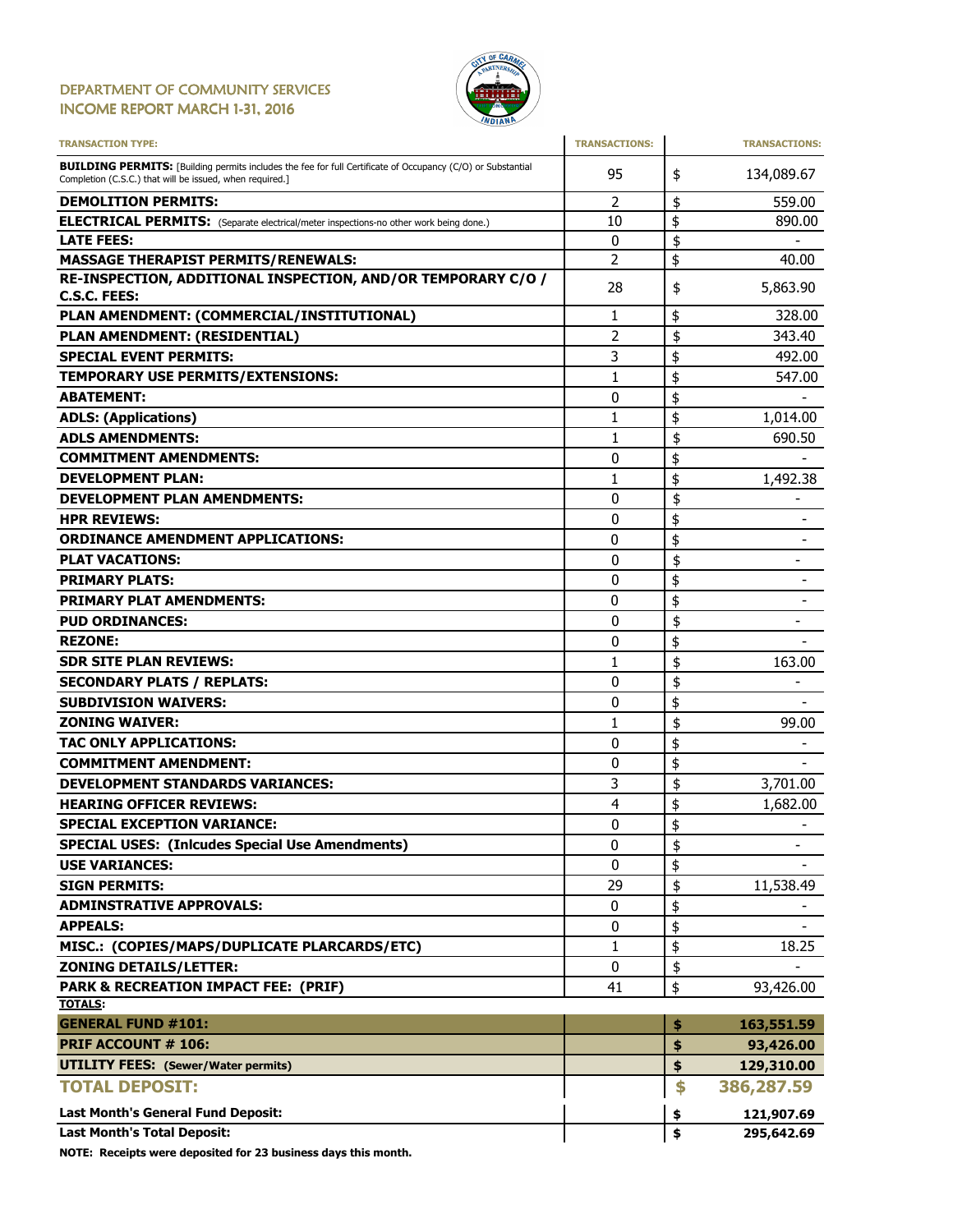| Issue<br>Date | <b>Status</b> | Permit<br>NO. | Subdiv Name                    | <b>Property Address</b>        | Permit Type Description            | Estimated<br>Cost of<br>constructio | Sq Ft          | <b>Contractor Name</b>                          | <b>Contractor Address</b>          | Cont.City                | tate | Cont. Cont. Cont. Phone<br>Zip | Propety Owner (as listed<br>per applicant) | Owner Adrs                      | Owner City          | Owner<br>State | Owner<br>Zip |
|---------------|---------------|---------------|--------------------------------|--------------------------------|------------------------------------|-------------------------------------|----------------|-------------------------------------------------|------------------------------------|--------------------------|------|--------------------------------|--------------------------------------------|---------------------------------|---------------------|----------------|--------------|
| 03/01/16      |               | 602010        | <b>BLACKWELL PARK</b>          | 64 3RD AVE NE                  | RESIDENTIAL SINGLE FAMILY DWELLING | \$553,533                           | 4,890          | <b>YSON CONSTRUCTION</b>                        | 2301 S. HOLT RD                    | NDIANAPOLIS              |      | 46241 (800) 538-2597           | WEISSENBORN, JOHN & JEAN                   | 3626 ARCADIA PLACE              | <b>FISHERS</b>      |                | 46038        |
|               |               | 602011        |                                | 3008 WARREN WAY                | <b>COMMERCIAL REMODEL</b>          | \$0                                 |                | <b>RDIZZONE ENTERPRISES</b>                     | <b>1101 CASHARD AVE</b>            | NDIANAPOLIS              |      | 46203 (317) 788-0353           | BUSH DEVELOPMENT CO                        | 221 4TH ST E                    | <b>CINCINNATI</b>   | OH             | 45202        |
|               |               | 6020152       | <b>BLACKWELL PARK</b>          | 558 3RD AVE NE                 | RESIDENTIAL SINGLE FAMILY DWELLING | \$649,308                           | 5,302          | <b>OLD TOWN DESIGN</b>                          | 132 S RANGELINE RD STE 200         | <b>ARMEL</b>             |      | 46032 (317) 626-8486           | VOLYK, ALEXANDER                           | 683 CHESTERFIELD WAY            | WEST<br>LAFAYETTE   |                | 47906        |
|               |               | 603000        |                                | 1405 SPRING MILL RD            | WALL SIGN PERMANENT                | \$0                                 | 33             | <b>SIGN VISION CO.</b>                          | 987 CLAY CRAFT RD                  | COLUMBUS                 |      | 43230 (614) 475-5161           | BRIDGES. LLC                               | 600 E 96TH ST #150              | <b>INDIANAPOLIS</b> |                | 46240        |
|               |               | 603000        | LADY HAMILTON ESTATES          | 0930 BEECHWOOD DF              | ELECTRICAL PERMIT/INSPECTION       | \$0                                 | $\Omega$       | OWDY ELECTRIC                                   | 4302 S POST RD                     | <b>NDIANAPOLIS</b>       |      | 46239 (317) 255-1130           | AARON, BRAD                                | 0930 BEECHWOOD W DR             | <b>INDIANAPOLIS</b> |                | 46280        |
| 03/02/16      |               | 1602013       |                                | 846 RANGELINE RD S             | COMMERCIAL REMODEL                 | \$74,604                            | 1,114          | SIGNATURE CONSTRUCTION, LLC                     | 720 THIRD AVE SW                   | CARMEL                   |      | 46032 (317) 817-0360           | CCC NASH LLC                               | ONE PEDCOR SQUARE 770 THIRD AVE | CARMEL              |                | 46032        |
|               |               | 602013        | C W WIEDLER'S                  | 50 2ND AVE NE                  | RESIDENTIAL SINGLE FAMILY DWELLING | \$468,503                           | 4.144          | AVID WEEKLEY HOMES                              | 310 NORTH MERIDIAN STREET, STE 100 | NDIANAPOLI:              |      | 6260 (317) 669-8500            | WEEKLEY HOMES OF INDIANA LLC               | 111 NORTH POST OAK RD           | <b>HOUSTON</b>      | <b>TX</b>      | 77055        |
|               |               | 602015        | VILLAGE OF WESTCLAY            | 3364 BIRKENHEAD S'             | RESIDENTIAL REMODE                 | \$14,000                            | 1,200          | <b>EQUENCE DEVELOPMENT LLC</b>                  | 3416 COMPTON ST                    | <b>NDIANAPOLIS</b>       |      | 46240 (317) 760-831            | RIDICO, KRISTINA M                         | 3364 BIRKENHEAD ST              | CARMEL              |                | 46032        |
|               |               | 6020164       | <b>AKESIDE PARK</b>            | 3666 AMBLEWIND PL              | RESIDENTIAL REMODEL                | \$12,000                            | 1,120          | <b>STUMLER, ISAAC</b>                           | 3666 AMBLEWIND PLACE               | <b>ARMEL</b>             |      | 46074                          | STUMLER, ISAAC                             | 3666 AMBLEWIND PLACE            | CARMEL              |                | 46074        |
|               |               | 603002        |                                | 4802 E 96TH ST                 | ELECTRICAL PERMIT/INSPECTION       | \$0                                 | $\Omega$       | <b>GAYLOR ELECTRIC</b>                          | 11711 N COLLEGE AVE                | <b>ARMEL</b>             |      | 6032 (317) 843-0577            | <b>MARTIN MARIETTA</b>                     | 4802 E 96TH ST                  | <b>INDIANAPOLIS</b> |                | 46240        |
| 03/03/16      |               | 6020100       | JACKSON'S GRANT ON WILLIAMS CR | 2231 FRENZEL PKWY              | RESIDENTIAL SINGLE FAMILY DWELLING | \$365,000                           | 5,766          | REES PREMIER HOMES                              | 900 E 96TH ST                      | NDIANAPOLIS              |      | 46240 (317) 347-7300           | DREES HOMES                                | 900 E 96TH ST                   | <b>INDIANAPOLIS</b> |                | 46240        |
|               |               | 602012        | THE SANCTUARY AT 116TH STREET  | 2005 SPARROW HAWK PL           | RESIDENTIAL SINGLE FAMILY DWELLING | \$400,000                           | 5.817          | YAN HOMES INC                                   | 8425 WOODFIELD CROSSING STE 310W   | <b>NDIANAPOLIS</b>       |      | 46240 (317) 819-2623           | <b>RYAN HOMES</b>                          | 8425 WOODFIELD CROSSING BLVD    | <b>INDIANAPOLIS</b> |                | 46240        |
|               |               | 1602015       | <b>GRANNAN GROVE</b>           | 3727 ALDREW PL                 | RESIDENTIAL SINGLE FAMILY DWELLING | \$539,000                           | 7.242          | VEDGEWOOD BUILDING CO., LLC 32 1ST ST NE        |                                    | CARMEL                   |      | 46032 (317) 669-6315           | WEDGEWOOD                                  | 32 1ST AVE NE                   | CARMEL              |                | 46032        |
|               |               | 602017        | SPRINGMILL STREAMS             | 532 DORSET BLVD                | RESIDENTIAL PORCH ADDITION         | \$51,006                            | 324            | RIFFEY BUILDERS INC                             | 5205 S 525 W                       | PENDLETON                |      | 46064 (765) 778-317            | BIRGE, JAMES & ALISON                      | 5766 N PENNSYLVANIA ST          | <b>INDIANAPOLIS</b> |                | 46220        |
|               |               | 1602017       | <b>VILLAGE OF WESTCLAY</b>     | 2680 ROSEBERY ST               | <b>FEMPORARY USE MODEL HOME</b>    | \$0                                 | $\Omega$       | ULTE HOMES OF INDIANA                           | 1590 N MERIDIAN ST #530            | CARMEL                   |      | 46032 (317) 575-2350           | PULTE HOMES OF INDIANA LLC                 | 1590 MERIDIAN ST N STE 530      | CARMEL              |                | 46032        |
|               |               | 603001        |                                | 108 W CARMEL DR                | WALL SIGN PERMANENT                | \$0                                 | 35             | <b>REMIER SIGN GROUP, INC.</b>                  | 815 E. 63RD PLACE                  | <b>NDIANAPOLIS</b>       |      | 46220 (317) 613-4411           | KIRBY II RETAIL LLC                        | 298 CARMEL DR W                 | CARMEL              |                | 46032        |
| 03/04/16      |               | 602009        | LAKESIDE PARK                  | 13962 W TWIN LAKES CIR         | RESIDENTIAL SWIMMING POOL          | \$45,000                            | 1,626          | <b>ERMA-GLASS POOLS</b>                         | 5245 ELMWOOD AVE                   | <b>NDIANAPOLIS</b>       |      | 46203 (317) 782-9956           | HALLAS, GREGORY S & KRISTIN D              | 3962 TWIN LAKES CIR W           | CARMEL              |                | 46074        |
|               |               | 602017        | RIDGE AT HAYDEN RUN, THE       | 13728 OLIVER LN                | RESIDENTIAL REMODEL                | \$16,500                            | 1,300          | <b>EDDINGFIELD, THOMAS R</b>                    | <b>3000 SYCAMORE RD</b>            | <b>NDIANAPOLIS</b>       |      | 46240 (317) 257-0738           | MAHENDRAKER, NEETU                         | 3728 OLIVER LANE                | CARMEL              |                | 46074        |
|               |               | 603004        |                                | 1020 DOMINO DR                 | ELECTRICAL PERMIT/INSPECTION       | \$0                                 |                | ELECOM PLACEMENT, INC                           | 478 N 1100 E                       | <b>IONSVILLE</b>         |      | 46077 (317) 769-4777           | BRIGHT HOUSE NETWORKS LLC                  | 3030 ROOSEVELT RD               | <b>INDIANAPOLIS</b> |                | 46218        |
|               |               | 603004        | WASHINGTON BOULEVARD MEADOWS   | 0565 WASHINGTON BLVD           | LECTRICAL PERMIT/INSPECTION        | \$0                                 |                | LECTRICAL ENTERPRISES, INC                      | 5715 E. CHURCHMAN AVE. STE.M       | NDIANAPOLI:              |      | 6203 (317) 784-2224            | MILLER, DARREI                             | 0565 WASHINGTON BLVD            | <b>INDIANAPOLIS</b> |                | 46280        |
| 03/07/16      |               | 602016        | MERCHANTS' POINTE SUBDIVISION  | 325 POINTE PKWY #110           | COMMERCIAL TENANT FINISH           | \$250,000                           | 4.263          | <b>VENTICO &amp; COMPANY</b>                    | <b>8002 CASTLEWAY DR</b>           | <b>NDIANAPOLIS</b>       |      | 6250                           | 2325 POINTE PARKWAY, LLC                   | 230 RIDGEDALE RD                | SOUTH BEND          |                | 46614        |
|               |               | 602016        | HE PRESERVE AT BEAR CREEK      | 4239 DENALI DR                 | RESIDENTIAL SINGLE FAMILY DWELLING | \$415,000                           | 6.288          | ULTE HOMES OF INDIANA                           | 590 N MERIDIAN ST #530             | CARMEL                   |      | 6032 (317) 575-2350            | PULTE HOMES                                | 1590 MERIDIAN ST N #530         | CARMEL              |                | 46032        |
|               |               | 6020168       | WOODS AT SHELBORNE. THE        | 3369 SHELBORNE WOODS PKY       | RESIDENTIAL SINGLE FAMILY DWELLING | \$605,000                           | 6.906          | ULTE HOMES OF INDIANA                           | 1590 N MERIDIAN ST #530            | <b>ARMEL</b>             |      | 6032 (317) 575-2350            | PULTE HOMES                                | 1590 MERIDIAN ST N #530         | CARMEL              |                | 46032        |
|               |               | 6020170       | THE PRESERVE AT BEAR CREEK     | 4435 VOYAGEUR WAY              | RESIDENTIAL SINGLE FAMILY DWELLING | \$452,000                           | 7,445          | <b>ULTE HOMES OF INDIANA</b>                    | 1590 N MERIDIAN ST #530            | <b>ARMEL</b>             |      | 46032 (317) 575-2350           | PULTE HOMES                                | 1590 MERIDIAN ST N #530         | CARMEL              |                | 46032        |
|               |               | 6030009       | C W WIEDLER'S                  | 540 2ND AVE NE                 | DEMOLITION                         | \$0                                 | $\overline{0}$ | CASEY-BERTRAM CONSTRUCTION 5780 E 25TH ST       |                                    | NDIANAPOLIS<br><b>IN</b> |      | 46218 (317) 546-3366           | DAVID WEEKLEY HOMES                        | 9310 NORTH MERIDIAN STREET, STE | <b>INDIANAPOLIS</b> | IN             | 46260        |
| 03/08/16      |               | 602017        | <b>ENGLISH OAKS</b>            | 10748 ENGLISH OAKS DR          | RESIDENTIAL SINGLE FAMILY DWELLING | \$450,000                           | 6,353          | KAI YU HOME BUILDERS                            | 12572 SCOTTISH BEND                | CARMEL                   |      | 46033 (317) 818-1071           | KAI YU HOME BUILDERS                       | 12572 SCOTTISH BEND             | CARMEL              |                | 46033        |
|               |               | 603000        |                                | 421 W MAIN ST                  | RESIDENTIAL SINGLE FAMILY DWELLING | \$855,776                           | 6,675          | <b>JLD TOWN DESIGN</b>                          | 1132 S RANGELINE RD STE 200        | CARMEL                   |      | 6032 (317) 626-8486            | HEATH, ROBERT & LEZLIE                     | <b>12612 CARRINGTON CIF</b>     | CARMEL              |                | 46033        |
|               |               | 603001        | <b>CRICKET KNOLL</b>           | 1001 LARKSPUR CIR              | RESIDENTIAL REMODE                 | \$50,000                            | 528            | <b>IABEGGER, LUKE</b>                           | 746 HICKORY DR                     | CARMEL                   |      | 46032 (317) 716-2968           | HABEGGER, NATE                             | 746 HICKORY DR                  | CARMEL              |                | 46032        |
|               |               | 603003        | <b>CHERRY CREEK ESTATES</b>    | 4224 ARCADIAN CL               | RESIDENTIAL REMODEL                | \$20,000                            | 800            | <b>MY AWESOME BASEMENT. INC</b>                 | PO BOX 431                         | AIRLAND                  |      | 6126                           | FAKYNE.JEFF                                | 4224 ARCADIAN CIRCLE            | CARMEL              |                | 46033        |
| 03/09/16      |               | 602017        | CARMEL OFFICE COURT            | 301 E CARMEL DR BUILDING H-100 | OMMERCIAL REMODEL                  | \$180,000                           | 3,349          | LDERSON COMMERCIAL GROUP                        | 425 W SOUTH ST #100                | NDIANAPOLIS              |      | 46225 (317) 889-3800           | <b>JAMES MANAGEMENT GROUP, LLC</b>         | 530 N UNION ST #29              | WESTFIELD           |                | 46074        |
|               |               | 603002        | <b>ILLAGE OF WESTCLAY</b>      | 2295 SHAFTSBURY RD             | RESIDENTIAL PORCH ADDITION         | \$9,500                             | 80             | 3 W THOMPSON HANDYMAN<br><b>SERVICES</b>        | 165 LOTUS DR APT 4                 | CARMEL                   |      | 16032                          | BERGER, RAY                                | 2295 SHAFTEBURY RD              | CARMEL              |                | 46032        |
|               |               | 6030033       | <b>WESTMONT</b>                | 590 NORIC CT                   | RESIDENTIAL SINGLE FAMILY DWELLING | \$250,000                           | 3,490          | ALATLANTIC HOMES OF INDIANA                     | 9025 NORTH RIVER RD, SUITE 100     | NDIANAPOLIS              |      | 46240 (317) 846-2783           | CALATLANTIC HOMES OF INDIANA IN            | 9025 NORTH RIVER RD, SUITE 100  | <b>INDIANAPOLIS</b> |                | 46240        |
| 03/10/16      |               | 603001        | <b>HADLEY GROVE</b>            | 13219 REGINA CT                | RESIDENTIAL SINGLE FAMILY DWELLING | \$341.400                           | 4.885          | <b>MIHOMES</b>                                  | <b>3500 KEYSTONE CROSSING</b>      | NDIANAPOLIS              |      | 46240 (317) 255-9900           | M/I HOMES                                  | 8500 KEYSTONE CROSSING STE 590  | <b>INDIANAPOLIS</b> |                | 46240        |
|               |               | 603001        | <b>WESTMONT</b>                | 1617 NORDLAND DR               | RESIDENTIAL SINGLE FAMILY DWELLING | \$390,000                           | 6.465          | <b>WI HOMES</b>                                 | <b>3500 KEYSTONE CROSSING</b>      | NDIANAPOLIS              |      | 46240 (317) 255-9900           | MI HOMES OF INDIANA L.P.                   | 8500 KEYSTONE CROSSING #190     | <b>INDIANAPOLIS</b> |                | 46240        |
|               |               | 603002        | C W WIEDLER'S                  | 420 2ND AVE NE                 | RESIDENTIAL SINGLE FAMILY DWELLING | \$185,000                           | 2,706          | YATT BUILDERS                                   | 168 W CARMEL DR                    | <b>ARMEL</b>             |      | 6033 (317) 937-9223            | CONRAD, CHARLES P & ANN C                  | 110 2ND AVE NE                  | CARMEL              |                | 46032        |
|               |               | 603004        | LONGRIDGE ESTATES              | 3677 MARYLOU DR                | RESIDENTIAL DECK ADDITION          | \$5,201                             | 268            | <b>JECKS BY DESIGN</b>                          | 11763 IGNEOUS DF                   | <b>FISHERS</b>           |      | 46038 (317) 770-6062           | MARI, JOE                                  | 3677 MARYLOU DF                 | CARMEL              |                | 46074        |
|               |               | 603004        | STAFFORD PLACE                 | 4250 PREVAIL DR B              | RESIDENTIAL REMODE                 | \$25,000                            | 1,350          | HOWMIK, ARIJIT                                  | 14250 PREVAIL DR E                 | CARMEL                   |      | 16032                          | <b>BHOWMIK, ARIJIT</b>                     | 4250 PREVAIL DR I               | CARMEL              |                | 46032        |
| 03/11/16      |               | 60300         |                                | 10111 DITCH RD                 | RESIDENTIAL REMODE                 | \$50,000                            | 900            | RIGG, DJ                                        | 10111 DITCH RD                     | CARMEL                   |      | 16032                          | <b>FRIGG, DJ</b>                           | 10111 DITCH RD                  | CARMEL              |                | 46032        |
| 03/14/16      |               | 603001        |                                | 721 W 116 ST                   | RESIDENTIAL SWIMMING POOL          | \$120,000                           | 1,345          | <b>JUD SLINGER POOL</b>                         | 5575 ELMWOOD AVE., #D              | <b>NDIANAPOLIS</b>       |      | 46203 (317) 650-513            | <b>IRSAY, JAMES</b>                        | 721 W 116TH ST                  | CARMEL              |                | 46032        |
|               |               | 6030069       | THE MEADOWS AT THE LEGACY      | 4104 KNIGHTSTOWN WEST DR       | RESIDENTIAL SINGLE FAMILY DWELLING | \$250,000                           | 3,213          | ALATLANTIC HOMES OF INDIANA                     | 9025 NORTH RIVER RD, SUITE 100     | <b>NDIANAPOLIS</b>       |      | 46240 (317) 846-2783           | CALATLANTIC HOMES OF INDIANA IN            | 9025 NORTH RIVER RD, SUITE 100  | <b>INDIANAPOLIS</b> |                | 46240        |
|               |               | 6030103       |                                | 108 E CARMEL DF                | <b>WALL SIGN PERMANENT</b>         | \$0                                 |                | <b>SIGNS BY TOMORROW</b><br><b>INDIANAPOLIS</b> | 9541 VALPARISO COURT               | <b>NDIANAPOLIS</b>       |      |                                | 46268 (317) 222-5665 FINEBERG GROUP LLC    | CARMEL DR E STE 200             | CARMEL              |                | 46032        |
|               |               |               |                                | <b>Total Permits: 127</b>      |                                    |                                     |                | <b>Total Estimated Cost of Construction:</b>    | \$27,917,877.00                    |                          |      | Total Sq.Ft.:                  | 428,937                                    |                                 |                     |                |              |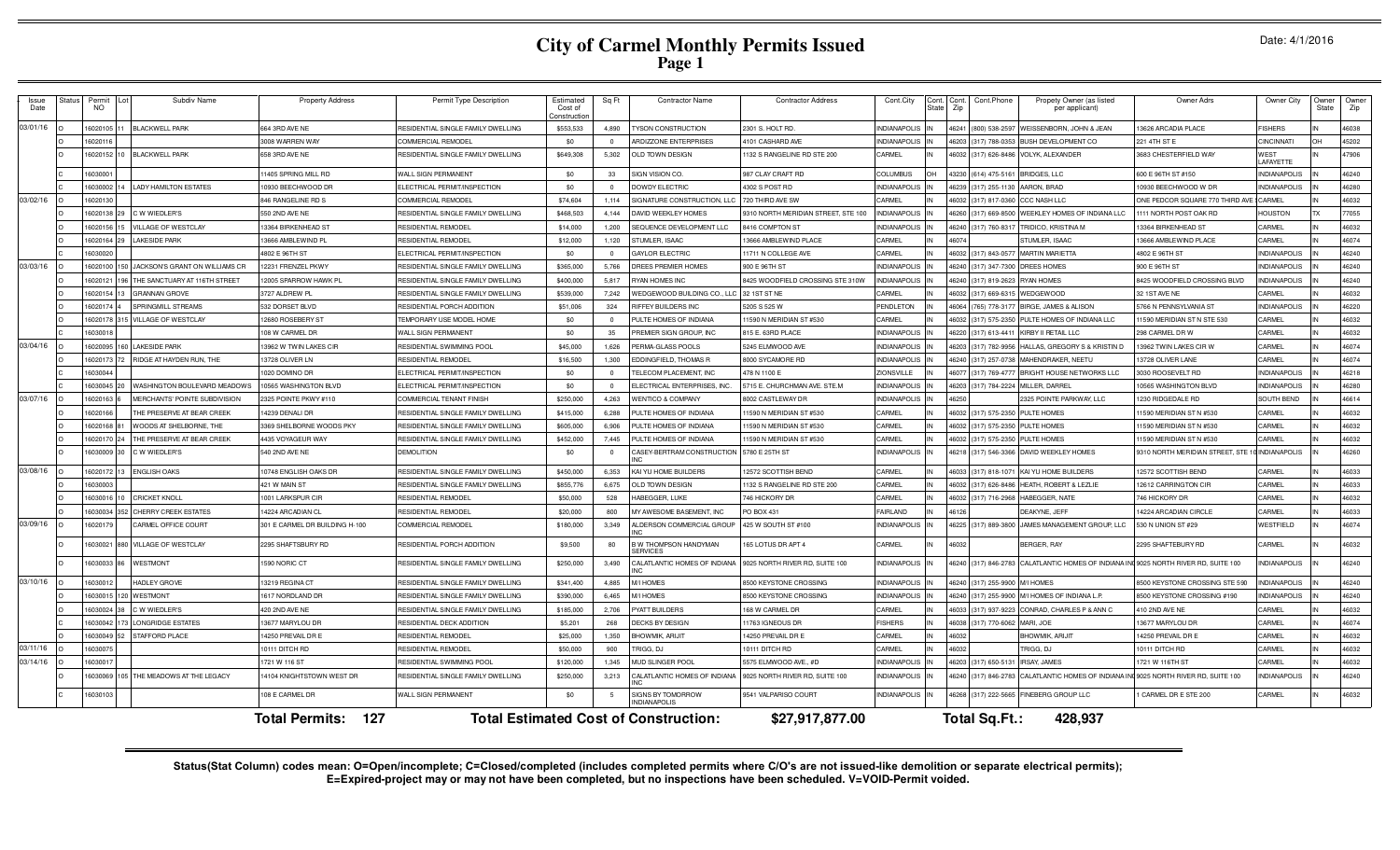| Date: 4/1/2016 |  |
|----------------|--|
|----------------|--|

| Issue<br>Date | tatu       | Permit<br>NO. | Subdiv Name                  | <b>Property Address</b>          | Permit Type Description            | Estimated<br>Cost of<br>Constructio | Sq Ft    | <b>Contractor Name</b>                       | <b>Contractor Address</b>      | Cont.City<br>Cont.<br>State | Cont.Phone<br>Cont<br>Zip     | Propety Owner (as listed<br>per applicant) | Owner Adrs                     | Owner City          | <b>Owner</b><br>State | Owner<br>Zip |
|---------------|------------|---------------|------------------------------|----------------------------------|------------------------------------|-------------------------------------|----------|----------------------------------------------|--------------------------------|-----------------------------|-------------------------------|--------------------------------------------|--------------------------------|---------------------|-----------------------|--------------|
| 03/14/16.     |            | 1603010       |                              | 1300 MOORLAND LANE               | ELECTRICAL PERMIT/INSPECTION       | \$0                                 | $\Omega$ | <b>B &amp; D LIGHTING</b>                    | 5635 HICKORY RD                | NDIANAPOLIS                 | (317) 414-8056<br>46239       | ALATLANTIC HOMES                           | 9025 N RIVER RD                | <b>INDIANAPOLIS</b> |                       | 46240        |
|               |            | 1603011       |                              | IN FRONT OF 401 E 106TH ST       | ELECTRICAL PERMIT/INSPECTION       | \$0                                 |          | TELECOM PLACEMENT. INC                       | 78 N 1100 E                    | ZIONSVILLE                  | 6077<br>(317) 769-4777        | RIGHTHOUSE NETWORKS                        | 3030 ROOSEVELT DF              | <b>INDIANAPOLIS</b> |                       | 46218        |
| 03/15/16      |            | 602013        | <b>SHOPPES AT PROVIDENCE</b> | 2525 OLD MERIDIAN ST, STE 150    | <b>TEMPORARY USE SPECIAL EVENT</b> | \$0                                 |          | <b>BROCKWAY PUBLIC HOUSE</b>                 | 2525 OLD MERIDIAN ST           | CARMEL                      | 317) 669-808                  | ROCKWAY PUBLIC HOUSE                       | 2525 OLD MERIDIAN ST.          | CARMEL              |                       | 46032        |
|               |            | 602016        |                              | 931 N RANGE LINE RD - CELL TOWER | COMMERCIAL CELL TOWER              | \$8,000                             | 25       | <b>CROWN CASTLE</b>                          | 9045 RIVER RD #425             | NDIANAPOLIS                 | 6240<br>(317) 249-2028        | <b><i>FOWER VENTURES REIT. INC</i></b>     | 079 FALCON RIDGE RD            | CARMEL              |                       | 46280        |
|               |            | 6030051       |                              | 1 W CITY CENTER DR               | TEMPORARY USE SPECIAL EVENT        | \$0                                 |          | MATT THE MILLERS                             | 1 W CITY CENTER DR             | CARMEL                      |                               | ARMEL CITY CENTER, LLC                     | 770 THIRD AVE SW               | ARMEL               |                       | 46032        |
|               |            | 16030053      | WESTMONT                     | 1663 ALTAIR DR                   | RESIDENTIAL SINGLE FAMILY DWELLING | \$307,876                           | 5,429    | M/I HOMES                                    | <b>3500 KEYSTONE CROSSING</b>  | <b>INDIANAPOLIS</b>         | 46240 (317) 255-9900          | M/I HOMES OF INDIANA L.P.                  | 8500 KEYSTONE CROSSING #190    | <b>INDIANAPOLIS</b> |                       | 46240        |
|               |            | 1603005       | <b>CROOKED STICK ESTATES</b> | 2077 ST ANDREWS CIR              | RESIDENTIAL PORCH ADDITION         | \$185,000                           | 650      | <b>GRADISON BUILDING CORP</b>                | 3330 E 75TH ST, #156           | <b>INDIANAPOLIS</b>         | 46250 (317) 594-7575          | MILLER, TONY                               | 2077 ST ANDREWS CIR            | CARMEL              |                       | 46033        |
|               |            | 1603006       | SPRINGMILL CROSSING          | 446 CLEARWATER CT                | <b>RESIDENTIAL REMODEL</b>         | \$15,000                            | 555      | <b>J &amp; E CORP</b>                        | 7462 FISHERS STATION #121      | <b>FISHERS</b>              | 16038 (317) 403-8931          | ANDERSON, BRIAN                            | <b>1446 CLEARWATER CT</b>      | CARMEL              |                       | 46032        |
|               |            | 1603006       | PARKWOOD CROSSING            | 600 96TH ST E #585               | COMMERCIAL REMODEL                 | \$35,000                            | 2,037    | <b>DUKE REALTY CORPORATION</b>               | 600 E. 96TH ST. #100           | <b>NDIANAPOLIS</b>          | 46240<br>(317) 808-6000       | DUKE WEEKS REALTY LP                       | 600 E 96TH ST                  | <b>INDIANAPOLIS</b> |                       | 46240        |
|               |            | 1603011       | <b>WOODGATE</b>              | 1512 DORCHESTER PI               | ELECTRICAL PERMIT/INSPECTION       | \$0                                 | $\Omega$ | AGS ELECTRIC                                 | 1506 RIVER DRIVE WEST          | CARMEL                      | (317) 213-606<br><b>2208</b>  | <b>FDWARD</b>                              | <b>1512 DORCHESTER PL</b>      | CARMEL              |                       | 46033        |
|               |            | 1603011       |                              | 24 RANGELINE RD N                | ELECTRICAL PERMIT/INSPECTION       | \$0                                 | $\Omega$ | RIVERA GROUP, LLC                            | 1073 OLIVER AVE                | <b>INDIANAPOLIS</b>         | 46221<br>(317) 328-1704       | 1.LTC                                      | 24 N RANGELINE RD              | CARMEL              |                       | 46032        |
| 03/16/16      |            | 1601007       | TOWNE OAK ESTATES AT CARMEI  | 2272 STEFFEE DR                  | RESIDENTIAL SINGLE FAMILY DWELLING | \$600,000                           | 7,500    | <b>INTEGRA BUILDERS</b>                      | 1505 GRASSY COURT UNIT 103     | <b>ISHERS</b>               | (317) 577-030<br>6037         | <b>NTEGRA BUILDERS</b>                     | 1505 GRASSY COURT UNIT 103     | <b>ISHERS</b>       |                       | 46037        |
|               |            | 6030030       | WESTMONT                     | 13975 PINTO DRIVE                | RESIDENTIAL SINGLE FAMILY DWELLING | \$250,000                           | 3,782    | CALATLANTIC HOMES OF INDIANA                 | 9025 NORTH RIVER RD, SUITE 100 | <b>NDIANAPOLIS</b>          | 6240<br>(317) 846-2783        | ALATLANTIC HOMES OF INDIANA II             | 9025 NORTH RIVER RD, SUITE 100 | NDIANAPOLIS         |                       | 46240        |
|               |            | 16030057      | MORGANS CREEK SUBDIVISION    | 4925 MORGANS CREEK CT            | RESIDENTIAL SINGLE FAMILY DWELLING | \$500,000                           | 5.958    | PENSCO TRUST CO                              | 13374 WINTER KING CT           | CARMEL                      |                               | PENSCO TRUST CO                            | 13374 WINTER KING CT           | CARMEL              |                       | 46074        |
|               |            | 1603005       | AKEWOOD GARDENS              | 9751 PLEASANT WAY                | RESIDENTIAL PORCH ADDITION         | \$10,000                            | 144      | FARTHING, EVAN                               | 9751 PLEASANT WAY              | INDIANAPOLIS                | 46280 (330) 704-5591          | FARTHING, FVAN                             | 9751 PLEASANT WAY              | INDIANAPOLIS        |                       | 46280        |
|               |            | 1603007       | <b>CROOKED STICK ESTATES</b> | 1547 PRESTON TRL                 | <b>RESIDENTIAL SWIMMING POOL</b>   | \$25,000                            | 200      | MIKE MCGHEE & ASSOC. INC.                    | P.O. BOX 425                   | CAMBY                       | (317) 834-178<br>16113        | VERNER, GREG AND NANCY                     | 9933 N 700 W                   | <b>MCCORDSVILLE</b> |                       | 46055        |
|               |            | 1603007       | <b>BLACKWELL PARK</b>        | 671 3RD AVF NF                   | RESIDENTIAL SINGLE FAMILY DWELLING | \$631,786                           | 5,528    | OLD TOWN DESIGN                              | 132 S RANGELINE RD STE 200     | CARMEL                      | (317) 626-848<br><b>CENA1</b> | <b>CEBULKO, TOM &amp; SUE</b>              | 11318 MOSS DR                  | CARMEL              |                       | 46033        |
|               |            | 603007        | <b>ILLAGE OF WESTCLAY</b>    | 2725 KOSSUTH ST                  | RESIDENTIAL SINGLE FAMILY DWELLING | \$250,000                           | 3,353    | CALATLANTIC HOMES OF INDIANA                 | 025 NORTH RIVER RD. SUITE 100  | NDIANAPOLIS                 | 16240<br>317) 846-2783        | ALATLANTIC HOMES OF INDIANA I              | 1025 NORTH RIVER RD. SUITE 100 | NDIANAPOLIS         |                       | 46240        |
|               |            | 6030085       | <b>WESTMONT</b>              | 3902 PINTO DR                    | RESIDENTIAL SINGLE FAMILY DWELLING | \$205,000                           | 4,739    | CALATLANTIC HOMES OF INDIANA                 | 025 NORTH RIVER RD, SUITE 100  | NDIANAPOLIS                 | 46240 (317) 846-2783          | CALATLANTIC HOMES OF INDIANA I             | 025 NORTH RIVER RD, SUITE 100  | NDIANAPOLIS         |                       | 46240        |
|               |            | 603008        | THE MEADOWS AT THE LEGACY    | 4072 KNIGHTSTOWN WEST DR         | RESIDENTIAL SINGLE FAMILY DWELLING | \$280,000                           | 5,096    | CALATLANTIC HOMES OF INDIANA                 | 025 NORTH RIVER RD, SUITE 100  | NDIANAPOLIS                 | 46240 (317) 846-2783          | ALATLANTIC HOMES OF INDIANA I              | 9025 NORTH RIVER RD, SUITE 100 | NDIANAPOLIS         |                       | 46240        |
|               |            | 16030091      | THE MEADOWS AT THE LEGACY    | 6997 JOHN DICKENSON DR           | RESIDENTIAL SINGLE FAMILY DWELLING | \$285,000                           | 2,576    | CALATLANTIC HOMES OF INDIANA                 | 025 NORTH RIVER RD, SUITE 100  | <b>NDIANAPOLIS</b>          | 46240 (317) 846-2783          | CALATLANTIC HOMES                          | 025 N RIVER RD                 | NDIANAPOLIS         |                       | 46240        |
|               |            | 6030094       | THE MEADOWS AT THE LEGACY    | 14081 KNIGHTSTOWN WEST DR        | RESIDENTIAL SINGLE FAMILY DWELLING | \$300,000                           | 5,529    | CALATLANTIC HOMES OF INDIANA                 | 9025 NORTH RIVER RD, SUITE 100 | <b>INDIANAPOLIS</b>         | 16240 (317) 846-2783          | CALATLANTIC HOMES OF INDIANA IN            | 9025 NORTH RIVER RD. SUITE 100 | <b>INDIANAPOLIS</b> |                       | 46240        |
|               |            | 1603009       | BROOKSTONE PARK OF CARMEI    | 14539 BRACKNEY LN                | RESIDENTIAI REMODE                 | \$15,000                            | 700      | EDDINGFIELD, THOMAS R                        | 3000 SYCAMORE RD               | <b>NDIANAPOLIS</b>          | 46240 (317) 257-0738          | KANNOTH. BHAGYESH MURIKKOLL                | 4539 BRACKNEY LN               | CARMEL              |                       | 46032        |
|               |            | 1603010       |                              | 20 EXECUTIVE DR                  | <b>WALL SIGN PERMANENT</b>         | \$0                                 | 19       | A SIGN BY DESIGN                             | .O. BOX 691                    | <b>ZIONSVILLE</b>           | (317) 876-7900<br>16077       | ARMEL CENTERPOINTE 34 LLC                  | 270 E. CARMEL DR.              | CARMEL              |                       | 46032        |
| 03/17/16      |            | 603006        |                              | 1529 SPRINGMILL RD #100          | COMMERCIAL TENANT FINISH           | \$250,000                           | 2,240    | CAPITOL CONSTRUCTION<br><b>SERVICES</b>      | 1051 VILLAGE SQUARE LN         | <b>FISHERS</b>              | (317) 574-5488<br>16038       | <b>ERSHMAN BROWN</b>                       | 600 E 96TH ST STE 150          | NDIANAPOIS          |                       | 46240        |
|               |            | 16030065      |                              | 201 W 103 ST - 3RD FLOOR         | COMMERCIAL REMODEL                 | \$32,000                            | 2,376    | <b>IUFFER CONSTRUCTION</b>                   | 5860 E. 25TH ST. #E            | <b>INDIANAPOLIS</b>         | 46218 (317) 407-7216          | <b>/IRTU INVESTMENTS</b>                   | 201 W. 103RD                   | <b>INDIAMAPOLIS</b> |                       | 46290        |
|               |            | 1603007       |                              | 11711 N MERIDIAN ST #160         | COMMERCIAL TENANT FINISH           | \$42,300                            | 2,400    | CAPITOL CONSTRUCTION<br><b>FRVICES</b>       | 1051 VILLAGE SQUARE LN         | <b>FISHERS</b>              | (317) 574-5488<br>46038       | ZELLER REALTY                              | 11711 MERIDIAN ST N            | CARMEL              |                       | 46032        |
|               |            | 6030081       |                              | 1595 N MERIDIAN ST #375          | COMMERCIAL TENANT FINISH           | \$72,000                            | 5,549    | CAPITOL CONSTRUCTION<br><b>SERVICES</b>      | 1051 VILLAGE SQUARE LN         | <b>FISHERS</b>              | 6038<br>(317) 574-5488        | INDIANA UNIVERSITY HEALTH                  | 950 N MERIDIAN ST #800         | NDIANAPOLIS         |                       | 46204        |
| 03/18/16      |            | 16030087      | RIDGE AT THE LEGACY. THE     | 6745 BRAUER CT                   | RESIDENTIAL SINGLE FAMILY DWELLING | \$350,000                           | 6,391    | CALATLANTIC HOMES OF INDIANA                 | 9025 NORTH RIVER RD, SUITE 100 | <b>INDIANAPOLIS</b>         | 46240 (317) 846-2783          | CALATLANTIC HOMES                          | 9025 N RIVER RD                | <b>NDIANAPOLIS</b>  |                       | 46240        |
|               |            | 6030097       | <b>BRIAR LANE ESTATES</b>    | 3547 TAHOE RD                    | RESIDENTIAL ADDITION-ROOM(S)       | \$90,000                            | 1.312    | RHINOVATING BUILDERS LLC                     | 3378 EDEN WAY PLACE            | CARMEL                      | (317) 431-4447                | AVERY, BRIAN & DEBBII                      | 3547 TAHOE RD                  | CARMEL              |                       | 46033        |
|               |            | 603011        | <b>WOOD CREEK</b>            | 5246 WESTWOOD DR                 | RESIDENTIAL REMODEL                | \$47,687                            | 144      | VILL WRIGHT BUILDING CORP                    | 74 GRADLE DR                   | CARMEL                      | 317) 843-5499                 | MAGNA, CLAIRE                              | 5246 WESTWOOD DR               | CARMEL              |                       | 46033        |
|               |            | 16030147      |                              | 1098 MERIDIAN ST N               | ELECTRICAL PERMIT/INSPECTION       | \$0                                 |          | THE HOOSIER CO                               | 5421 W 86TH ST                 | <b>INDIANAPOLIS</b>         | (317) 872-8125<br>82681       | <b>INDOT</b>                               | 7701 E MELTON RD               | GARY                |                       | 46403        |
| 03/21/16      | $\sqrt{2}$ | 1602018       | <b>KINGS MILL</b>            | 2992 TOPAZ LN                    | RESIDENTIAI REMODEI                | \$30,000                            | 100      | WILLIAM GORDON GROUP                         | 2371 GLEBE ST                  | CARMEL                      | 46032 (317) 361-3191          | WEBER, BRADLEY & REBECCA                   | 2992 TOPAZ LANE                | CARMEL              |                       | 46032        |
|               |            | 1603004       | ARK AT WESTON PLACE, THE     | 10826 INDEPENDENCE WAY           | RESIDENTIAL PORCH ADDITION         | \$4,000                             | 180      | <b>THAKKAR, JIGNESH</b>                      | 0826 INDEPENDENCE WAY          | CARMEL                      |                               | HAKKAR JIGNESH                             | 0826 INDEPENDENCE WAY          | CARMEL              |                       | 46032        |
|               |            | 1603008       | SHELBORNE GREENE             | 3474 MUIREIELD WAY               | RESIDENTIAL PORCH ADDITION         | \$18,000                            | 280      | HOCKENHEIMER, KENNETH F                      | 3474 MUIRFIELD WAY             | CARMEL                      | 46032                         | HOCKENHEIMER, KENNETH R                    | 3474 MUREIELD WAY              | CARMEL              |                       | 46032        |
|               |            | 1603010       |                              | 12318 HANCOCK ST - GENERATOR     | COMMERCIAL ADDITION                | \$75,000                            | 100      | AMERICAN SPECIALTY HEALTH                    | 2318 HANCOCK ST                | CARMEL                      | 16032                         | <b>HENDRICKS COMMUNITY PROPERT</b>         | 525 THIRD ST #300              | <b>BELOIT</b>       |                       | 53511        |
|               |            | 1603011       |                              | 550 CONGRESSIONAL BLVD           | <b>GROUND SIGN PERMANENT</b>       | \$0                                 | 30       | SIGN CRAFT INDUSTRIES                        | 816 CORPORATION DRIVE          | <b>NDIANPOLIS</b>           | 46256                         | 550 REI PERENNIAL, LLC                     | 11711 N PENNSYLVANIA ST #200   | CARMEL              |                       | 46032        |
|               |            | 1603012       | <b>ADLEY GROVE</b>           | 2611 HADLEY GROVE SOUTH DF       | RESIDENTIAL SINGLE FAMILY DWELLING | \$294.424                           | 3,600    | <b>II HOMES</b>                              | <b>3500 KEYSTONE CROSSING</b>  | <b>NDIANAPOLIS</b>          | 46240 (317) 255-9900          | <b>M/I HOMES</b>                           | 3500 KEYSTONE CROSSING STE 590 | NDIANAPOLIS         |                       | 46240        |
|               |            | 603012        | <b>MARWOOD TRAILS</b>        | 1017 SOLACE LANE                 | RESIDENTIAL SINGLE FAMILY DWELLING | \$176,520                           | 2.942    | <b>MIHOMES</b>                               | <b>3500 KEYSTONE CROSSING</b>  | <b>NDIANAPOLIS</b>          | 46240<br>(317) 255-9900       | <b>MI HOMES</b>                            | 3500 KEYSTONE CROSSING         | <b>NDIANAPOLIS</b>  |                       | 46240        |
|               |            |               |                              | <b>Total Permits: 127</b>        |                                    |                                     |          | <b>Total Estimated Cost of Construction:</b> | \$27,917,877.00                |                             | Total Sq.Ft.:                 | 428.937                                    |                                |                     |                       |              |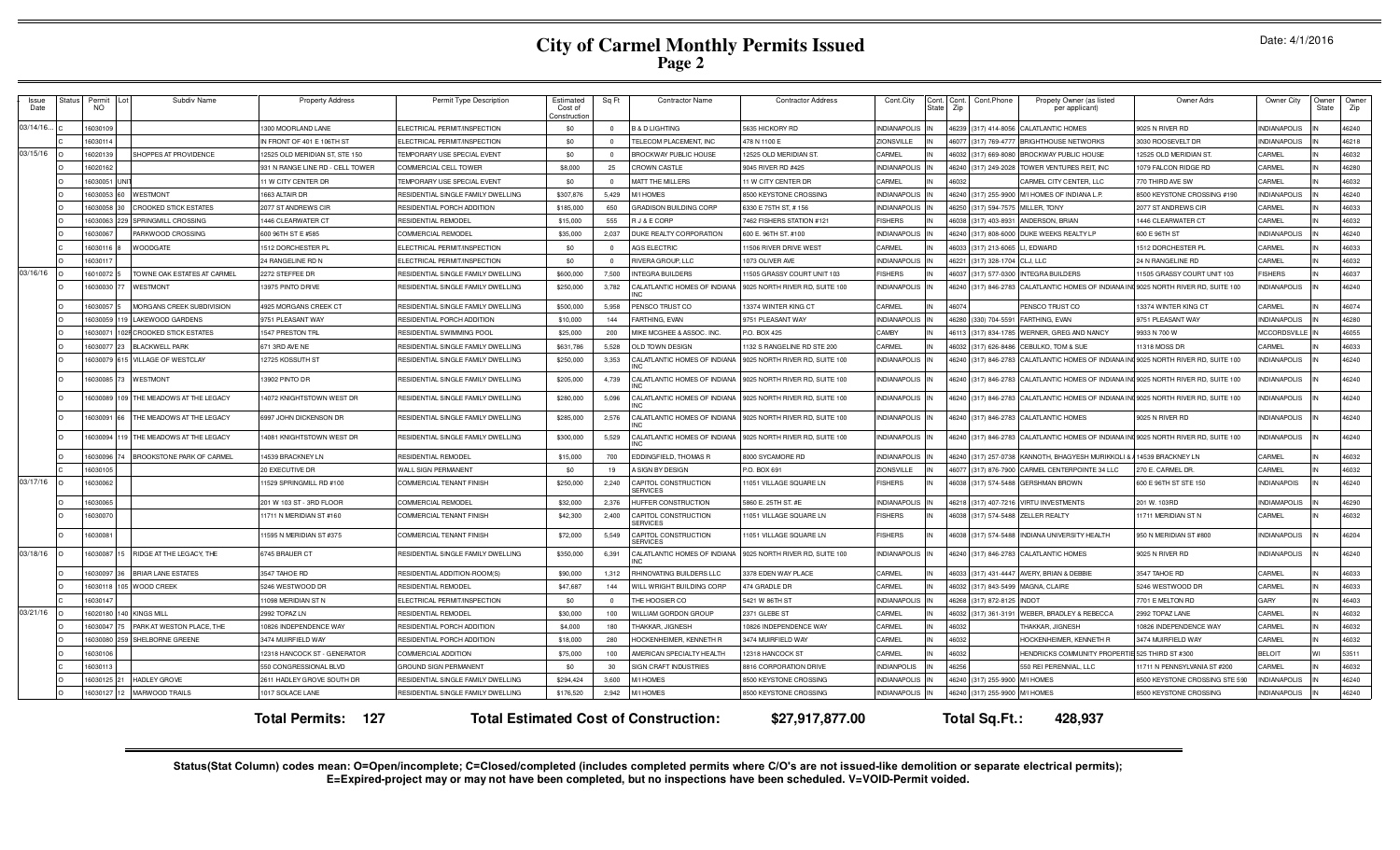| Date: 4/1/2016 |  |
|----------------|--|
|----------------|--|

| Issue<br>Date | itatus | Permit<br>NO. | Subdiv Name                            | <b>Property Address</b>                                              | Permit Type Description            | Estimated<br>Cost of<br>Constructio | Sq Ft      | <b>Contractor Name</b>                       | <b>Contractor Address</b>        | Cont.City          | :ont. Cont<br>Zip<br>∛ate | Cont.Phone     | Propety Owner (as listed<br>per applicant) | Owner Adrs                     | Owner City          | Owner<br>State | Owner<br>Zip |
|---------------|--------|---------------|----------------------------------------|----------------------------------------------------------------------|------------------------------------|-------------------------------------|------------|----------------------------------------------|----------------------------------|--------------------|---------------------------|----------------|--------------------------------------------|--------------------------------|---------------------|----------------|--------------|
| 03/21/16      |        | 16030129      | <b>UMMERIAKES</b>                      | 9927 SUMMERLAKES DR                                                  | RESIDENTIAL SWIMMING POOL          | \$55,000                            | 655        | POOLS OF FUN                                 | 3891 CLARK CREEK ROAD            | PLAINFIELD         | 46168                     | (317) 839-331  | ABRAHAM, BENJAMIN                          | 9927 SUMMERLAKES DR            | <b>ARMEL</b>        |                | 46032        |
|               |        | 16030142      | <b>HADLEY GROVE</b>                    | 13180 REGINA DRIVE                                                   | RESIDENTIAL SINGLE FAMILY DWELLING | \$292,709                           | 3,866      | <b>M/I HOMES</b>                             | <b>3500 KEYSTONE CROSSING</b>    | NDIANAPOLIS        | 46240                     | (317) 255-9900 | MI HOMES                                   | 8500 KEYSTONE CROSSING STE 590 | <b>INDIANAPOLIS</b> |                | 46240        |
|               |        | 1603014       |                                        | 1036 N MICHIGAN RD                                                   | <b>GROUND SIGN TEMPORARY</b>       | \$0                                 | 32         | <b>FAST SIGNS</b>                            | 280 U.S. 31 NORTH                | <b>GREENWOOD</b>   | 46142                     | 317) 881-2828  | BENNETT FAMILY FARM INC                    | <b>324 SONORA CT</b>           | <b>INCINNATI</b>    |                | 45215        |
| 03/22/16      |        | 1603001       |                                        | 320 CITY CENTER DR - GARRISON PARKING COMMERCIAL ACCESSORY STRUCTURE |                                    | \$3,900,00                          | 84.997     | FA WILHELM                                   | 3914 PROSPECT ST                 | VDIANAPOLIS        | 6203                      | 317) 359-541   | <b>GARRISON INVESTMENT GROUP</b>           | 290 AVENUE OF THE AMERICAS     | <b>VEW YORK</b>     |                | 10104        |
|               |        | 16030048      |                                        | 201 N GUILFORD AVE                                                   | RESIDENTIAL SWIMMING POOL          | \$50,000                            | 1.506      | <b>PERMA-GLASS POOLS</b>                     | 245 ELMWOOD AVE                  | <b>VDIANAPOLIS</b> | 16203                     | (317) 782-9956 | DRISCOLL, JIM & DONNA                      | 201S N GUILDFORD RD            | <b>ARMEL</b>        |                | 46032        |
|               |        | 16030055      | CAMDEN WAI K                           | 9915 TOWNE LN S                                                      | RESIDENTIAL SINGLE FAMILY DWELLING | \$470,000                           | 6.299      | <b>GOLDENLEAF HOMES LLC</b>                  | 527 LOCKERBIE ST                 | <b>VDIANAPOLIS</b> | 46202                     |                | CAMDEN WALK                                | 12315 HANCOCK ST SUITE 30      | ARMEI               |                | 46032        |
|               |        | 16030074 4    | <b>TIMBER CREST BEND</b>               | 12663 TIMBER CREST BND                                               | RESIDENTIAL PORCH ADDITION         | \$90,000                            | 169        | SMALLING INVESTMENTS                         | 566 BRIDGE ST                    | <b>MOORESVILLE</b> | 46158                     |                | <b>BILL, MIKE &amp; SHARON</b>             | 566 BRIDGE ST                  | <b>MOORESVILLE</b>  |                | 46158        |
|               |        | 16030119      | <b>BROOKSHIRE</b><br>168               | <b>12103 BROOKSHIRE PKWY</b>                                         | RESIDENTIAL REMODEL                | \$10,000                            | 200        | GUYCO                                        | 150 VISTA PARK WAY               | <b>AVON</b>        | 46123 (317) 272-2236      |                | MCCARTHY, ROBERT & ELIZABETH               | 12103 BROOKSHIRE PARKWAY       | CARMEL, IN<br>16033 |                |              |
|               |        | 1603012       |                                        | 1909 W 136 ST                                                        | RESIDENTIAL REMODEL                | \$15,000                            | 1,200      | SPONSLER, ANDREW & LISA                      | 1909 W 136TH ST                  | CARMEL             | 46032                     | (317) 507-7358 | SPONSLER, ANDREW & LISA                    | 1909 W 136TH ST                | CARMEL              |                | 46032        |
|               |        | 1603013       |                                        | 55 E 111 TH ST                                                       | TEMPORARY USE SPECIAL EVENT        | \$0                                 | $\Omega$   | A CLASSIC RENTAL                             | 1333 E 86TH ST                   | NDIANAPOLIS        | 46240                     | (317) 253-0586 | DELTA FAUCET COMPANY                       | 55 111 TH ST E                 | <b>INDIANAPOLIS</b> |                | 46280        |
|               |        | 16030140      |                                        | 90 E 116 ST 2ND FLOOR                                                | WALL SIGN PERMANENT                | \$0                                 | 73         | <b>I SIGN BY DESIGN</b>                      | P.O. BOX 691                     | <b>IONSVILLE</b>   |                           | 317) 876-7900  | RJW ENTERPRISES, INC                       | 0771 MORRISTOWN CT             | CARMEL              |                | 46032        |
|               |        | 16030141      |                                        | 90 E 116 ST 2ND FLOOR                                                | WALL SIGN PERMANENT                | \$0                                 |            | A SIGN BY DESIGN                             | P.O. BOX 691                     | <b>IONSVILLE</b>   |                           | 317) 876-7900  | <b>RJW ENTERPRISES, INC</b>                | 0771 MORRISTOWN CT             | <b>CARMEL</b>       |                | 46032        |
|               |        | 16030156      |                                        | 335 S GUILFORD RD                                                    | ELECTRICAL PERMIT/INSPECTION       | \$0                                 |            | <b>BARTH ELECTRIC</b>                        | 934 N ILLINOIS                   | <b>VDIANAPOLIS</b> | 16202                     | 317) 924-6226  | MAYFLOWER COMMUNITIES. INC.                | 222 ROSS AVE                   | <b>DALLAS</b>       |                | 75201        |
| 03/23/16      |        | 16030099      | YCAMORE FARM                           | 11417 REGENCY LN                                                     | RESIDENTIAL PORCH ADDITION         | \$28,796                            | 192        | AMERICAN SUNSPACE                            | 30012 C.R. 10 W                  | LKHART             | 46514                     | (574) 304-3288 | HAAS, DAVID & TANYA                        | 11417 REGENCY LANE             | <b>ARMEL</b>        |                | 46033        |
|               |        | 16030110      |                                        | 11450 N MERIDIAN ST                                                  | COMMERCIAL TENANT FINISH           | \$175,000                           | 2,568      | ROCK CONSTRUCTION                            | 3755 E 82ND ST #270              | NDIANAPOLIS        | 46240                     | (317) 503-3374 | STOCK YARDS BANK & TRUST                   | 1450 NORTH MERIDIAN ST         | CARMEL              |                | 46032        |
| 03/24/16      |        | 16030073      |                                        | 4000 106 ST W #165                                                   | COMMERCIAL REMODEL                 | \$60,000                            | 2,400      | WANG'S CONSTRUCTION LLC                      | 3144 HARRISON DR                 | <b>ARMEL</b>       | 46033                     | (317) 414-9686 | <b>DESIGNS BY MELISSA</b>                  | 13144 HARRISON DR              | CARMEL              |                | 46033        |
|               |        | 16030108      |                                        | WORK DONE IN CLIENTS                                                 | MASSAGE THERAPIST PERMIT           | \$0                                 | $\Omega$   | MYLES, JESSICA L                             | 8027 VALLEY FARMS CT             | <b>NDIANAPOLIS</b> | 46214                     | (317) 691-4068 | <b>SELF OWNED BUSINESS</b>                 | WORK DONE IN CLIENTS HOMES     | CARMEL              |                |              |
|               |        | 16030176      | COLLEGE MEADOWS                        | 0227 COLLEGE AVE                                                     | ELECTRICAL PERMIT/INSPECTION       | \$0                                 | $\Omega$   | JEFFERSON ELECTRIC LLC                       | 34 N JEFFERSON ST                | NDIANAPOLIS        | 46201                     | (317) 446-842  | HOSKINS, BRUCE                             | 0227 NORTH COLLEGE AVE         | NDIANAPOLIS         |                | 46280        |
| 03/25/16      |        | 16030102      | <b>LAKESIDE PARK</b>                   | 13997 W TWIN LAKES CIR                                               | RESIDENTIAL REMODEL                | \$25,000                            | 1.500      | BASELINE SERVICE COMPANY                     | 9465 COUNSELORS ROW #200         | NDIANAPOLIS        | 4624                      |                | WESTOVER, CRAIGE & KATIE                   | 13997 TWIN LAKES CIR W         | CARMEL              |                | 46074        |
|               |        | 16030115      | <b>HAYDEN RUN</b>                      | 12744 TUSCANY BLVD                                                   | RESIDENTIAL REMODE                 | \$10,500                            | 1,136      | <b>GRANDE &amp; GRANDE</b>                   | 125 PROSPECT ST.                 | NDIANAPOLIS        | 16203                     | 317) 523-1117  | RAJU, NARENDRA & BANUMATHI N/              | 12744 TUSCANY BLVD             | ARMEI               |                | 46032        |
|               |        | 1603015       | <b>WALTER'S PLAZA</b>                  | 14179 CLAY TERRACE BLVD #120                                         | WALL SIGN PERMANENT                | \$0                                 | 11         | US SIGNCRAFTERS                              | 14179 CLAY TERRACE BLVD          | CARMEL             | 46032                     | 317) 205-5594  | SIMON PROPERTY GROUP                       | 225 W WASHINGTON ST            | <b>INDIANAPOLIS</b> |                | 46240        |
|               |        | 1603015       | <b><i>NALTER'S PLAZA</i></b>           | 4179 CLAY TERRACE BLVD #120                                          | WALL SIGN PERMANENT                | \$0                                 |            | <b>US SIGNCRAFTERS</b>                       | 4179 CLAY TERRACE BLVD           | CARMEL             |                           | 317) 205-559   | SIMON PROPERTY GROUP                       | 225 W WASHINGTON ST            | NDIANAPOLIS         |                | 46240        |
|               |        | 1603015       | <b>WALTER'S PLAZA</b>                  | 4179 CLAY TERRACE BLVD #120                                          | WALL SIGN PERMANENT                | \$0                                 |            | US SIGNCRAFTERS                              | 14179 CLAY TERRACE BLVD          | CARMEL             | 16032                     | 317) 205-559   | SIMON PROPERTY GROUP                       | 225 W WASHINGTON ST            | NDIANAPOLIS         |                | 46240        |
|               |        | 16030153      | <b>VALTER'S PLAZA</b>                  | 4179 CLAY TERRACE BLVD #120                                          | WALL SIGN PERMANENT                | \$0                                 |            | <b>US SIGNCRAFTERS</b>                       | 4179 CLAY TERRACE BLVD           | <b>ARMEL</b>       | <b>6032</b>               | 317) 205-5594  | SIMON PROPERTY GROUP                       | 225 W WASHINGTON ST            | NDIANAPOLIS         |                | 46240        |
|               |        | 16030154      | <b><i>NALTER'S PLAZA</i></b>           | 4179 CLAY TERRACE BLVD #120                                          | WALL SIGN PERMANENT                | \$0                                 | 11         | <b>US SIGNCRAFTERS</b>                       | 4179 CLAY TERRACE BLVD           | <b>ARMEL</b>       | 6032                      | 317) 205-5594  | SIMON PROPERTY GROUP                       | 225 W WASHINGTON ST            | NDIANAPOLIS         |                | 46240        |
|               |        |               |                                        |                                                                      |                                    |                                     |            |                                              |                                  |                    |                           |                |                                            |                                |                     |                |              |
|               |        | 16030188      |                                        | 150 W 96TH ST                                                        | TEMPORARY USE SPECIAL EVENT        | \$0                                 | $\Omega$   | A CLASSIC RENTAL                             | 1333 E 86TH ST                   | NDIANAPOLIS        | 46240                     | (317) 253-0586 | DUKE REALTY, L.P.                          | 600 96TH ST E #100             | NDIANAPOLIS         |                | 46240        |
|               |        | 16030190      |                                        | 3227 E 136TH ST                                                      | <b>DEMOLITION</b>                  | \$0                                 | $\Omega$   | ABOVE AND BEYOND                             | 9865 MOONTOWN RD                 | VESTFIELD          | 46012                     | (317) 867-5230 | HOFFMAN, ADAM                              | 3227 E 136TH ST                | <b>ARMEL</b>        |                | 46033        |
| 03/28/16      |        | 16030123      |                                        | 11595 N MERIDIAN ST #510                                             | COMMERCIAL TENANT FINISH           | \$40,000                            | 2,739      | CAPITOL CONSTRUCTION<br><b>SERVICES</b>      | 1051 VILLAGE SQUARE LN           | <b>ISHERS</b>      | 46038                     | (317) 574-5488 | TNHYIF REIV SIERRA LLC                     | 44 BROADWAY S 10TH FLR         | NHITE PLAINS        |                | 10601        |
|               |        | 16030155      |                                        | 535 N COLLEGE DR - FIRST FLOOR                                       | <b>COMMERCIAL REMODEL</b>          | \$55,500                            | 7.940      | CAPITOL CONSTRUCTION<br><b>SERVICES</b>      | 1051 VILLAGE SQUARE LN           | <b>ISHERS</b>      | 46038                     | (317) 574-5488 | CNO FINANCIAL GROUP                        | 560 COLLEGE DR N               | CARMEL              |                | 46032        |
|               |        | 16030160      |                                        | 220 CRANSTON AVE                                                     | COMMERCIAL REMODEL                 | \$53,507                            | 3,466      | BELFOR USA GROUP, INC.                       | 6205 MORENCI TRAIL               | <b>NDIANAPOLIS</b> | 46268                     | (317) 297-3443 | PROVIDENCE SHOPPES II LLC                  | 941 MERIDIAN ST N              | <b>INDIANAPOLIS</b> |                | 46204        |
|               |        | 16030164      | WOODS AT WILLIAMS CREEK. THE           | 498 BOLDERWOOD LN                                                    | RESIDENTIAL SINGLE FAMILY DWELLING | \$1,200,000                         | 10.038     | A & J BUILDERS. INC                          | 417 FOX LN                       | CARMEL             | 46032                     | (317) 846-4403 | <b>VERMA, SEEMA</b>                        | 8071 HEYWARD DR                | <b>INDIANAPOLIS</b> |                | 46250        |
|               |        | 16030207      |                                        | SW CORNER OF SPRING MILL & 106TH ST                                  | ELECTRICAL PERMIT/INSPECTION       | \$0                                 | $\sqrt{ }$ | <b>BRAND ELECTRIC INC.</b>                   | 6274 E 375 S                     | AFAYETTE           | 47905                     | (765) 296-3437 | CLAY TOWNSHIP REGIONAL WAST                | 10701 COLLEGE AVE N #A         | NDIANAPOLIS         |                | 46280        |
|               |        | 16030208      |                                        | 782 WEDGEWOOD LN                                                     | ELECTRICAL PERMIT/INSPECTION       | \$0                                 | $\Omega$   | MOORE. TMOTHY & SUSAN                        | 782 WEDGEWOOD LN                 | CARMEL             | 46033                     |                | MOORE, TMOTHY & SUSAN                      | 782 WEDGEWOOD LN               | CARMEL              |                | 46033        |
| 03/29/16      |        | 1602000       |                                        | 0650 N MICHIGAN RD                                                   | COMMERCIAL REMODEI                 | \$600,000                           | 12,380     | CATALYST CONSTRUCTON MGT                     | 158 E 65TH ST                    | NDIANAPOLIS        | 46220                     | (317) 579-1555 | PEARSON FORD                               | 0650 MICHIGAN RD N             | <b>ZIONSVILLE</b>   |                | 46077        |
|               |        | 16020048      |                                        | WORK DONE IN CLIENTS                                                 | MASSAGE THERAPIST PERMIT           | \$0                                 | $\sim$     | TOWNSEND, REBECCA                            | 6309 GRANDVIEW DF                | NDIANAPOLIS        | 46260                     | (317) 509-0939 | SELF OWNED BUSINESSS                       | WORK DONE IN CLIENTS HOMES     | CARMEL              |                | 46032        |
|               |        | 16030162      | THE SANCTUARY AT 116TH STREET          | 2054 EAGLETREE CT                                                    | RESIDENTIAL SINGLE FAMILY DWELLING | \$370,000                           | 5.350      | RYAN HOMES INC                               | 3425 WOODFIELD CROSSING STE 310W | <b>NDIANAPOLIS</b> | 46240                     | 317) 819-2623  | RYAN HOMES INC                             | 3425 WOODFIELD CROSSING STE 31 | <b>INDIANAPOLIS</b> |                | 46240        |
|               |        | 16030166      | <b>CROOKED STICK ESTATES</b>           | 522 WOODLAKE CT                                                      | RESIDENTIAL SWIMMING POOI          | \$65,000                            | 1.648      | POOLS OF FUN                                 | 3891 CLARK CREEK ROAD            | LAINFIELD          | 46168                     | 317) 839-331   | HALL, KIMBERLY                             | 1522 WOODLAKE CT               | <b>ARMEL</b>        |                | 46032        |
|               |        | 16030178      | <b>HADLEY GROVE</b>                    | 3284 REGINA CT                                                       | RESIDENTIAL SINGLE FAMILY DWELLING | \$336,265                           | 4,188      | <b>WI HOMES</b>                              | 3500 KEYSTONE CROSSING           | NDIANAPOLIS        |                           | 317) 255-9900  | <b>MI HOMES</b>                            | 3500 KEYSTONE CROSSING STE 590 | NDIANAPOLIS         |                | 46240        |
|               |        | 16030187      | <b>VINDPOINTE</b>                      | <b>1858 WINDRIFT WAY</b>                                             | RESIDENTIAL REMODEL                | \$140,000                           | 1.210      | <b>LECKLEY, CHRIS</b>                        | <b>858 WINDRIFT WAY</b>          | <b>ARMEL</b>       | 16032                     |                | ONES, MARK & KIM                           | <b>4858 WINDRIFT WAY</b>       | ARMEL               |                | 46033        |
|               |        | 16030204      | WESTMONT                               | 623 NORDLAND DR                                                      | RESIDENTIAL SINGLE FAMILY DWELLING | \$362,000                           | 4,972      | M/I HOMES                                    | 3500 KEYSTONE CROSSING           | NDIANAPOLIS        | 46240                     | (317) 255-9900 | M/I HOMES                                  | 3500 KEYSTONE CROSSING         | NDIANAPOLIS         |                | 46240        |
| 03/30/16      |        | 16020046      | JACKSON'S GRANT ON WILLIAMS CR<br>100. | 1227 SKYTAG DR                                                       | RESIDENTIAL SINGLE FAMILY DWELLING |                                     | 6.971      | <b>HOMES BY MCKENZIE</b>                     | 4631 LISBORN DR                  | CARMEL             | 46033                     |                | JACKSON'S GRANT REAL ESTATE. I             | 3150 REPUBLIC BLVD N. STE 3    |                     |                | 43615        |
|               |        |               |                                        |                                                                      |                                    | \$750,000                           |            |                                              |                                  |                    |                           |                |                                            |                                | <b>TOLEDO</b>       |                |              |
|               |        | 16030095 23   | HADLEY GROVE                           | 3168 REGINA DRIVE                                                    | RESIDENTIAL REMODEL                | \$20,000                            | 750        | CLAVEN CONSTRUCTION LLC                      | 13844 ASH STONE CT               | <b>FISHERS</b>     | 46040                     |                | (317) 538-3000 KIM, AARON & COLETTE        | 13168 REGINA DR                | <b>ARMEL</b>        |                | 46074        |
|               |        | 16030134      | SUNRISE ON THE MONON                   | 1481 SUNDOWN CIR                                                     | RESIDENTIAL SINGLE FAMILY DWELLING | \$769,891                           | 6,622      | OLD TOWN DESIGN                              | 1132 S RANGELINE RD STE 200      | CARMEL             | 46032                     |                | (317) 626-8486 OLD TOWN DEVELOPMENT, LLC   | 1132 SOUTH RANGE LINE ROAD     | CARMEL              |                | 46032        |
|               |        |               |                                        | <b>Total Permits: 127</b>                                            |                                    |                                     |            | <b>Total Estimated Cost of Construction:</b> | \$27,917,877.00                  |                    | Total Sq.Ft.:             |                | 428,937                                    |                                |                     |                |              |